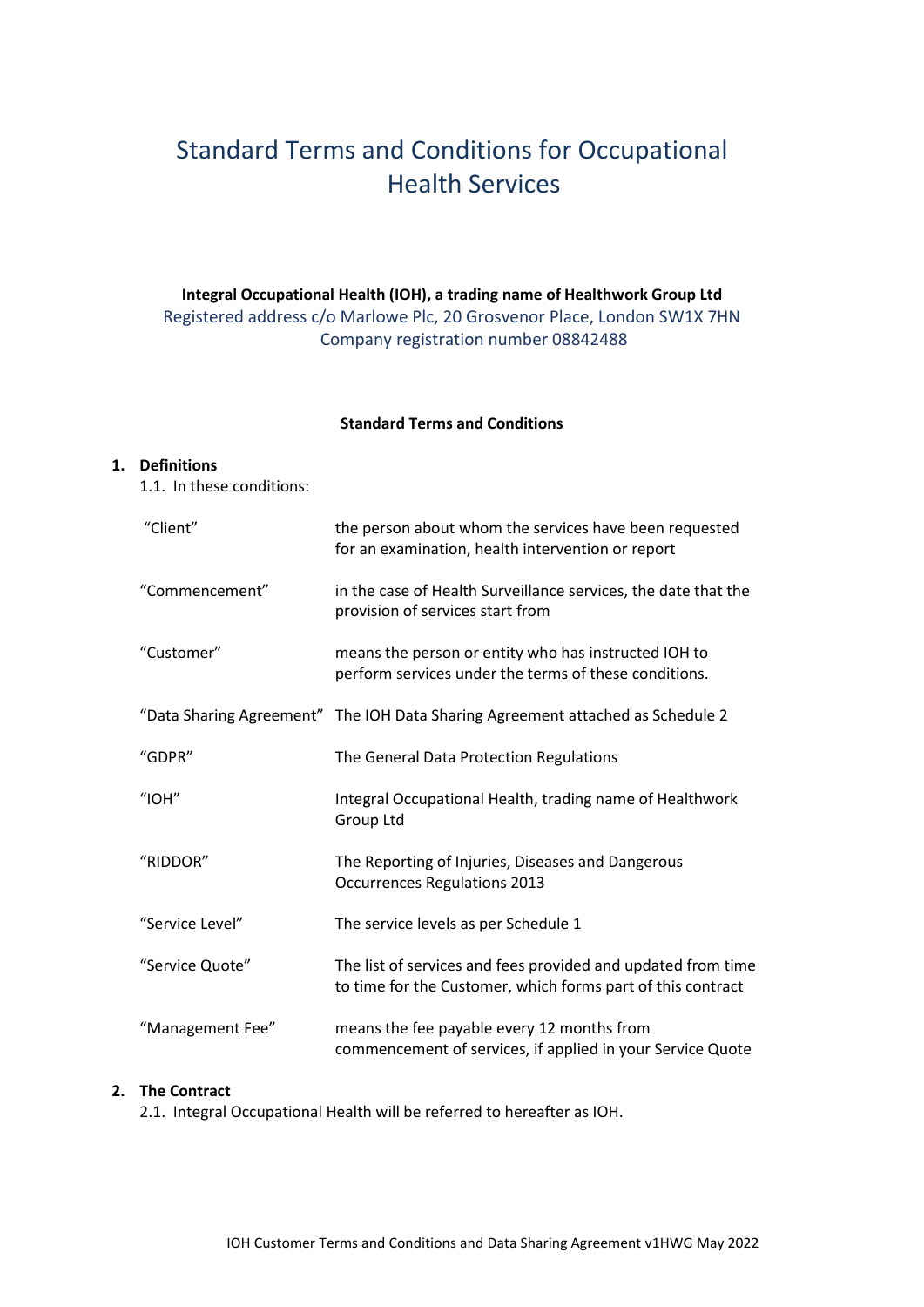- 2.2. These conditions apply between IOH and the Customer commissioning occupational health services from IOH, including ad-hoc utilization of services and/or where an Annual Management Fee has not been applied.
- 2.3. No variation of or addition to these conditions is effective without the written agreement of both IOH and the Customer.
- 2.4. These Standard Terms and Conditions, Schedules 1 and 2 and your Service Quote form the Contract.

#### **3. The Work**

- 3.1. IOH shall carry out the work using professional skill and care in the light of information available to IOH at the time.
- 3.2. The Work will be made up of the various services outlined in Clauses 10 and 11 below and as priced in your Service Quote and in accordance with the Service Level in Schedule 1.
- 3.3. IOH will use its best endeavors to carry out the work in accordance with any timetable agreed with the customer. IOH will inform the customer immediately if it becomes apparent that the work will not be carried out in accordance with the timetable and will seek to agree a new timetable with the customer.

#### **4. Liability**

- 4.1. The Customer hereby agrees and undertakes to indemnify and keep indemnified IOH during the Contract and thereafter for and against all damages, loss, claims, demands, expenses, costs and liabilities which IOH may at any time incur as a result of any negligent breaches by the Customer, its agents or employees.
- 4.2.While IOH will use all reasonable endeavors to ensure the Services are provided to a level of skill and care commensurate with that of a reasonably skilled professional in the field of the Services, IOH will not be held responsible for any consequence arising out of any inaccuracies or omissions unless such inaccuracies or omissions are the result of any negligent act or willful default on the part of IOH.
- 4.3. Except in respect of death or personal injury caused by IOH's negligence, or as expressly provided in these Conditions, IOH shall not be liable to the Customer by reason of any representation (unless fraudulent), or any implied warranty, condition or other term, or any duty at common law, or under the express terms of the Contract, for any loss of profit or any indirect, special or consequential loss, damages, costs, expenses or other claims (whether caused by the negligence of IOH, its employees or agents or otherwise) which arise out of or in connection with the provision of the Services.
- 4.4. In any event the entire liability of IOH under these terms and conditions will be limited to five million pounds £5,000,000(GBP).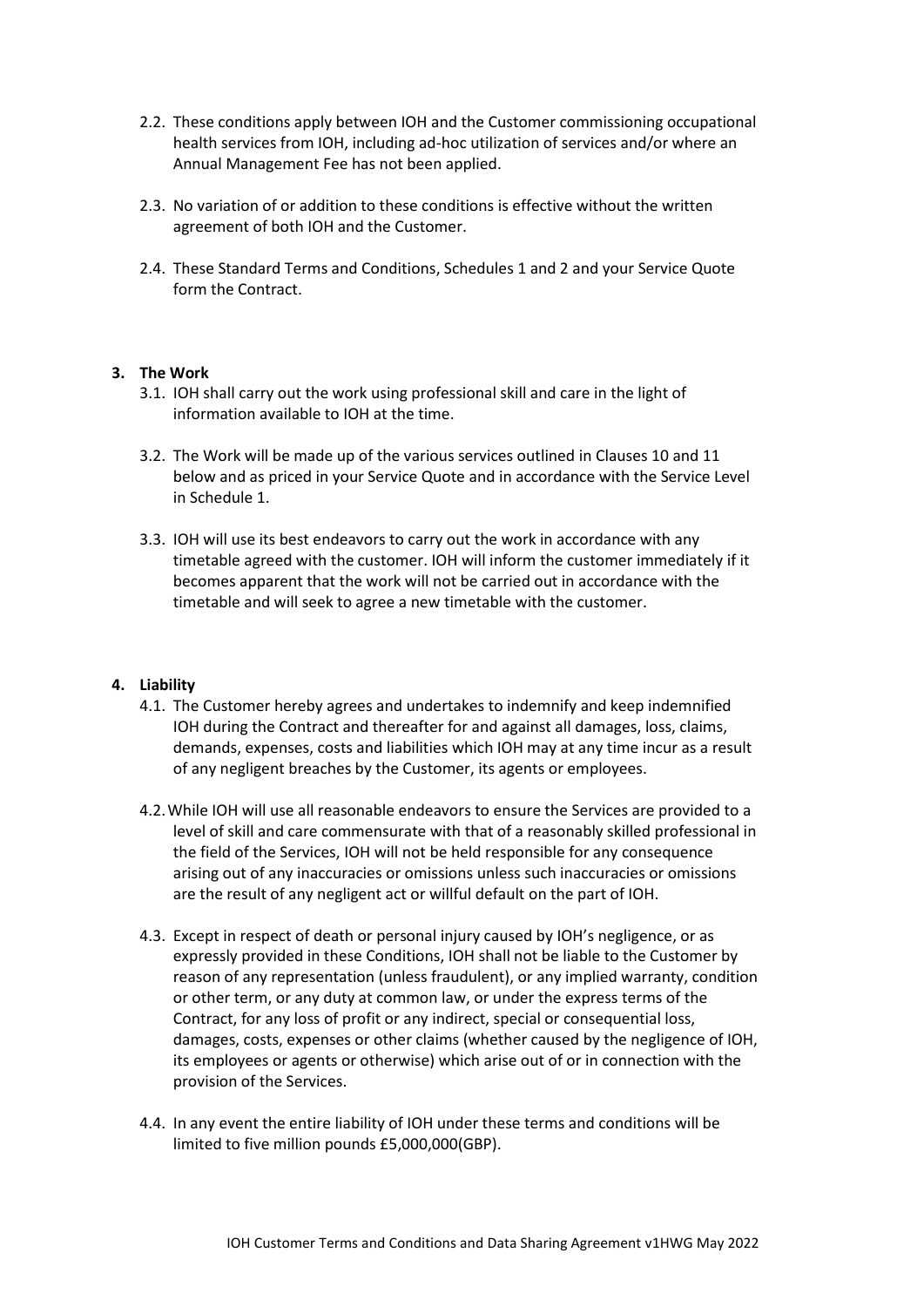- 4.5. IOH clinical staff are covered by medical malpractice insurance.
- 4.6. IOH shall not be liable to the Customer or be deemed to be in breach of the Contract by reason of any delay in performing, or any failure to perform, any of IOH's obligations in relation to the Services, if the failure or delay was due to any cause beyond IOH's reasonable control.
- 4.7. IOH shall have no liability to the Customer for any loss, damage, costs, expenses or other claims for compensation arising from any fault of the Customer including, without limitation:-
	- 4.7.1. any documents or other materials, and any data or other information provided by the Customer or a Client relating to the Services; or
	- 4.7.2. any instructions or information supplied by the Customer (or its accountants, solicitors or other professional advisers) relating to the Services; which are incomplete, inaccurate, illegible, or arising from their late arrival or non-arrival.
- 4.8. While IOH shall use all reasonable endeavors to ensure the accuracy of any third party material used by IOH in carrying out the Services, IOH shall have no liability to the Customer for any loss, damage, costs, expenses or other claims for compensation arising from use of such third party material.
- 4.9. While IOH shall use reasonable endeavors to ensure the suitability of information sources, including client medical reports from treating clinicians, to be used by IOH in carrying out the Services, IOH shall have no liability to the Customer for any loss, damage, costs, expenses or other claims for compensation arising from use of such information sources.

#### **5. Confidentiality**

- 5.1. Both IOH and the Customer agree to keep (and to ensure that their respective employees keep) confidential all information disclosed by either party to the other relating to the Contract. This obligation of confidentiality shall apply to information disclosed orally or in writing, and whether or not such information is expressly stated to be confidential or marked as such. Confidentiality extends to information gained by IOH about the Customer's business operations, customers, trading partners and know how.
- 5.2. The obligation of confidentiality in clause 4.1 will not apply where:-

| 5.2.1 | either party has consented in advance and in writing to disclosure of |
|-------|-----------------------------------------------------------------------|
|       | the confidential information;                                         |
|       |                                                                       |

- 5.2.2 that such information becomes public knowledge through no fault of the receiving party provided that the receiving party shall not disclose any such information which is not public knowledge;
- 5.2.3 the receiving party can show, to the reasonable satisfaction of the other, that such information was already known to the receiving party prior to its being disclosed to them; and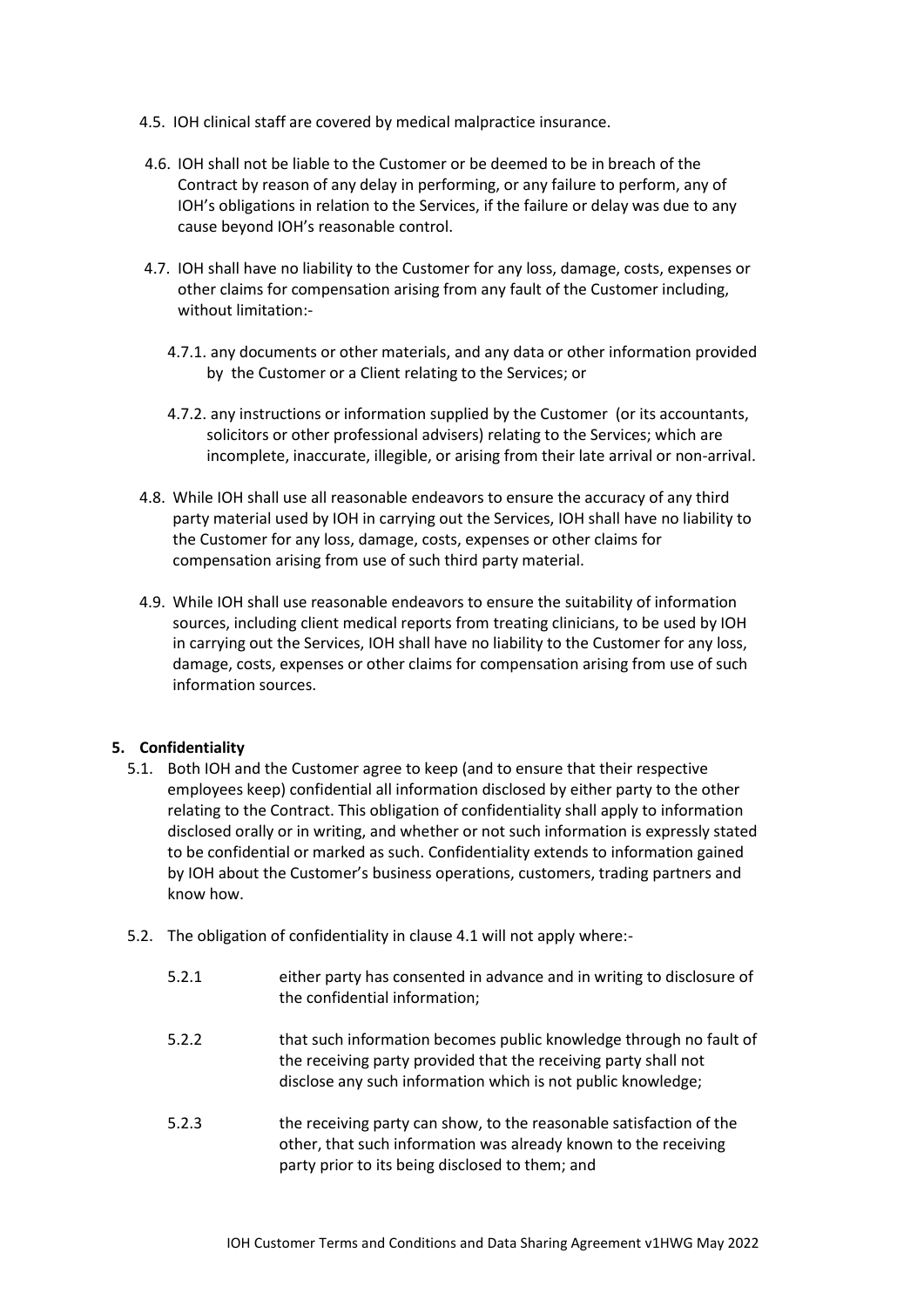5.2.4 the receiving party is required by law to divulge such information to some judicial, governmental or other authority or regulatory body (in which case the receiving party shall do so only to the extent required by law and shall use its best endeavors to ensure that the body in question keeps such information confidential and does not use the same except for the purposes for which the disclosure is made).

#### **6. Intellectual Property**

- 6.1 IOH acknowledge that in the performance of the services, IOH will become aware of information including knowledge, commercially sensitive information, plans, trade secrets and processes that are the copyright and intellectual property of the Customer and will use all reasonable endeavors to protect those rights of the Customer.
- 6.2 The Customer acknowledges and agrees that all copyright and other intellectual property rights arising from the Services shall remain the exclusive property of IOH and may only be copied, reproduced or disseminated with IOH's express prior written consent. This agreement will be reciprocal with the customer.
- 6.3 The Customer acknowledges and agrees that they will cease to use all materials which are the copyright or intellectual property right of IOH upon the termination of services however caused.

#### **7. Data Protection**

- 7.1 It is recognized that in order for IOH to provide Occupational Health Services, Personal Data and Sensitive Personal Data relating to clients will need to be shared between the Customer organization and IOH.
- 7.2 IOH are a Data Controller of information gathered by them and within their domain and are not a Data Processor for the Customer.
- 7.3 Utilisation of IOH services requires Customers to agree to the terms of our Data Sharing Agreement which is attached as Schedule 2.
- 7.4 The Customer shall ensure that it has all consents or permissions necessary under the Data Protection Act 2018 (DPA) and any other prevailing legislation, including the General Data Protection Regulations (GDPR) in pursuance of their responsibilities as Data Controller for that information prior to disclosing to IOH any personal data (including sensitive personal data) relating to Clients and shall comply with IOH's reasonable directions in relation to ensuring compliance in all respects with the GDPR as outlined in the IOH Data Sharing Agreement. Reasonable direction would relate to compliance with the DPA and GDPR in accordance with Guidance Documents, Codes of Practice and Best Practice as may from time to time be released by the Information Commissioner's Office or other such body.
- 7.5 Consent is required by clients for the performance and delivery of Occupational Health interventions. In the event that a client does not engage or consent to the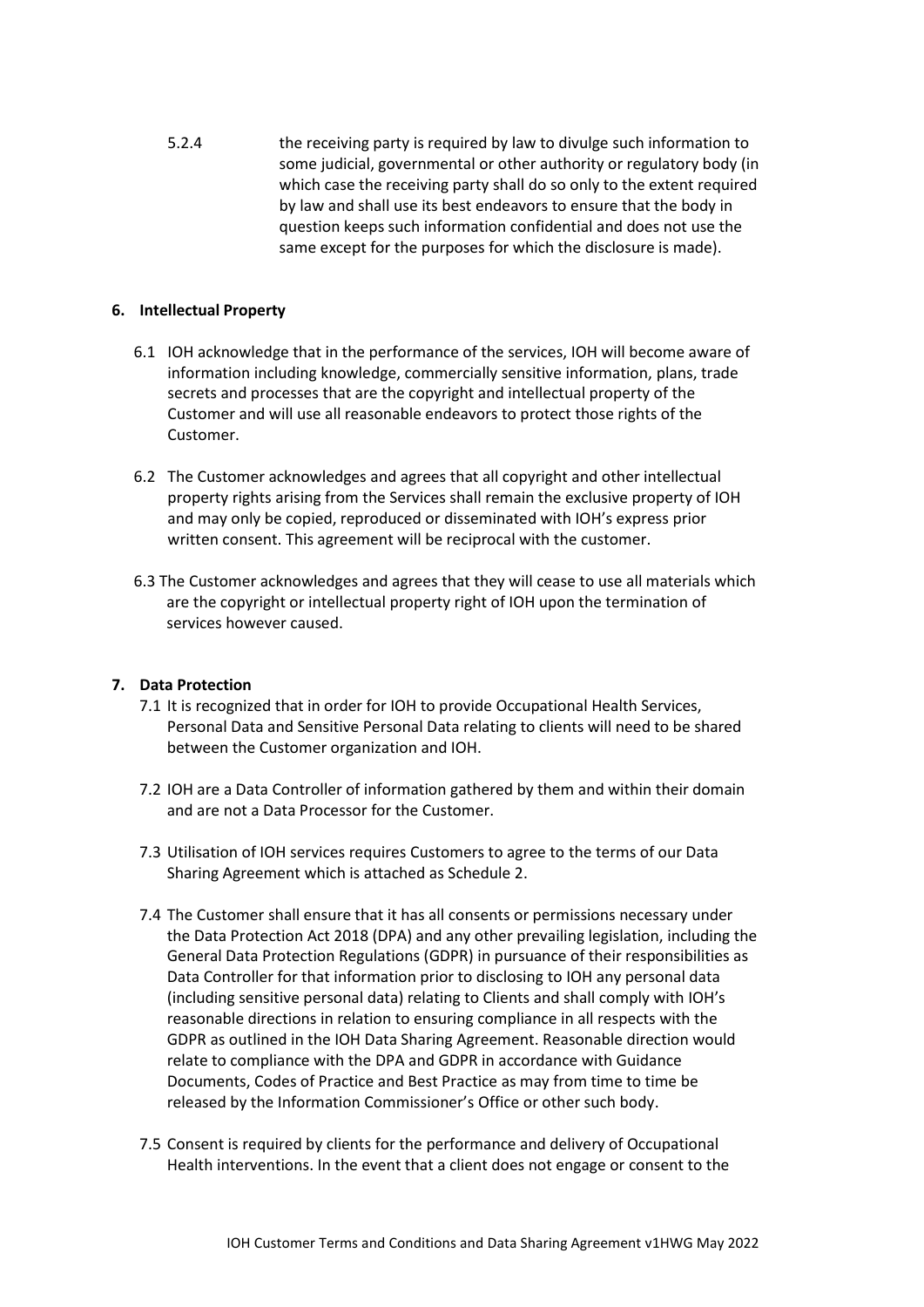consultation process, including consent for the release of an Occupational Health report, the fee for OH services will still apply, as outlined in your Service Quote.

#### **8 Medical Records**

- 8.1 IOH maintain medical records, as professionally required in the pursuance of the provision of Occupational Health services.
- 8.2 IOH have a process for the transfer of medical records to and from another Occupational Health provider at the commencement or cessation of services, in accordance with industry guidance. Such transfers will require both Occupational Health providers to co-operate and comply with professional standards.
- 8.3 Where records are being transferred from IOH to another provider, the cost of delivery by secure means such as courier service will be met by the Customer.
- 8.4 Access to medical records, such as Subject Access Requests are managed by IOH.

#### **9. GP and Specialist Medical Reports**

- 9.1. On occasions a medical report is required from a GP or Specialist in order to give complete and accurate advice to the customer.
- 9.2. The Customer agrees to pay IOH any costs relating to third party services, including GP and Specialist reports and tertiary specialist fees where such services are required, in the view of IOH, in order to provide good medical advice.

#### **SERVICES**

#### **10. Occupational Physician Appointments**

- 10.1. Appointments will be offered after the receipt of a correctly completed referral form. We will use our best endeavors to appoint as soon as is practicable and in accordance with the following service level:
	- 10.1.1. 95% of appointments will be offered within 10 working days of referral
	- 10.1.2. 95% of reports will be dispatched within 2 working days following the consultation, assuming consent is provided by the employee for release of the report at the time of the consultation.
- 10.2. Service levels relate to the offer of an appointment with any of our Occupational Physicians and the Customer acknowledges that if continuity of OH Physician is required, events such as illness or annual leave of a particular OH Physician may impact on the waiting time.
- 10.3. Referral documents and supplementary information supplied by the Customer needs to be shared in accordance with our Data Sharing Agreement.
- 10.4. It is the Customer's responsibility to ensure that the appointment details are notified to the client.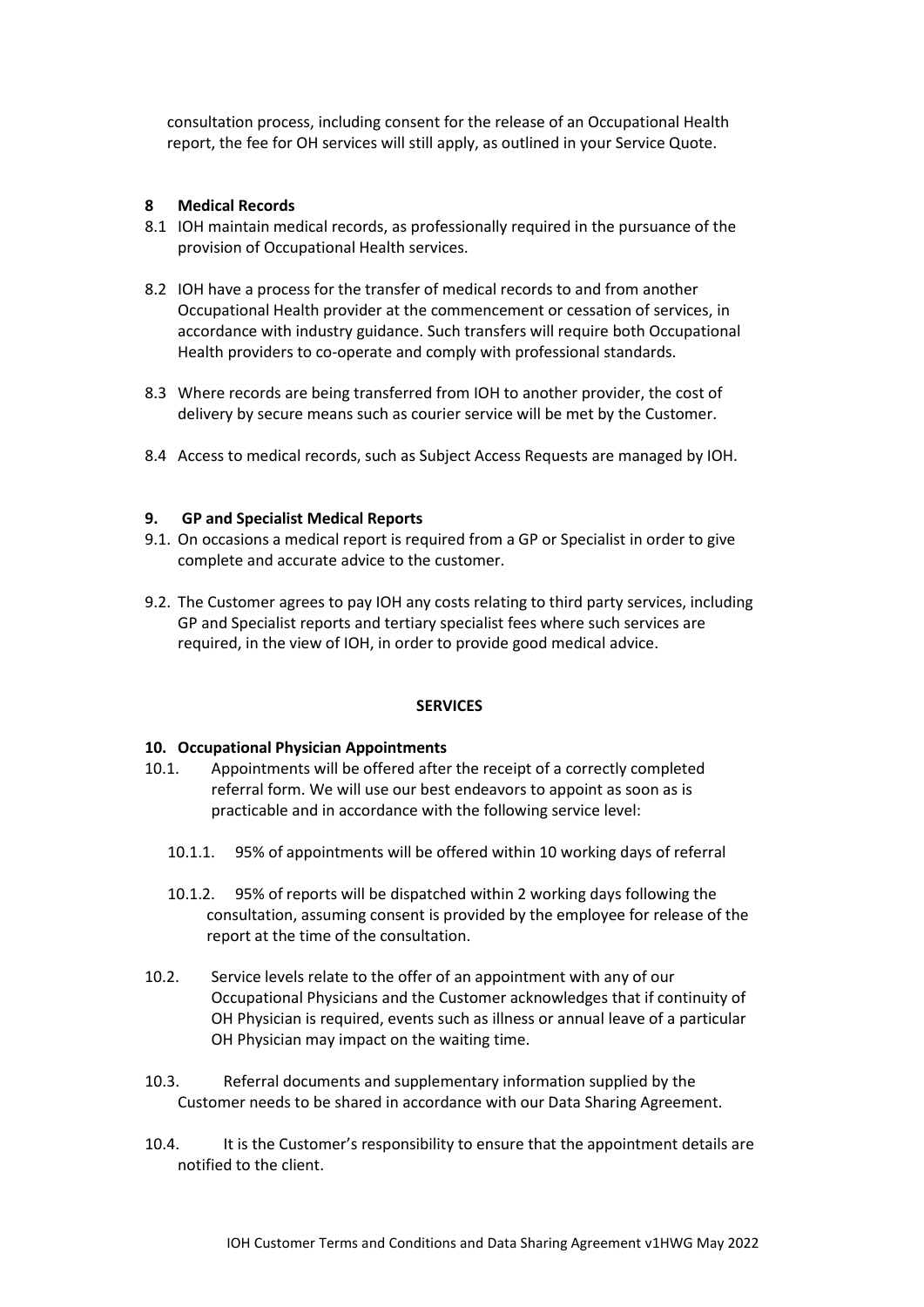- 10.5. Charges applicable for a change or cancellation of an appointment are as follows where times exclude Saturday, Sunday and Public Holidays:
	- 10.5.1. If the notification is more than 48 hours no fee will be due to IOH for the changed or cancelled appointment.
	- 10.5.2. If this notification for a change or cancellation is less than 48 hours then the full fee will still be due.
	- 10.5.3. If a client fails to attend their appointment without cancellation this will be subject to a non-attendance fee equivalent to the full fee.

#### **11. Pre-placement and Night Worker assessment**

- 11.1. Pre-placement and Night worker questionnaires can be scrutinized by IOH upon request.
- 11.2. IOH will only scrutinize information provided by subjects on IOH documentation where appropriate consents have been given to that processing.
- 11.3. A fee will be charged for each questionnaire received.
- 11.4. No subject will be deemed to be medically unfit without an Occupational Health Physician consultation.
- 11.5. If an Occupational Physician consultation is deemed necessary following IOH scrutiny of the questionnaire, the Customer will be notified of this. It is for the Customer to decide if they wish to proceed with an OH consultation in which case, the usual referral process and fees will be required as for other Occupational Physician consultations.
- 11.6. Our service level for the processing of completed questionnaires is:
	- 11.6.1. 2 working days where we are able to complete scrutiny based on the information available.

#### **12. Management Fees**

- 12.1. Your Service Quote outlines if an Annual Management Fee is applicable for the provision of your services.
- 12.2. The Management Fee is invoiced at the commencement of Health Surveillance services and annually thereafter.
- 12.3. The services included in your Annual Management Fee are outlined in your Service Quote, if applicable.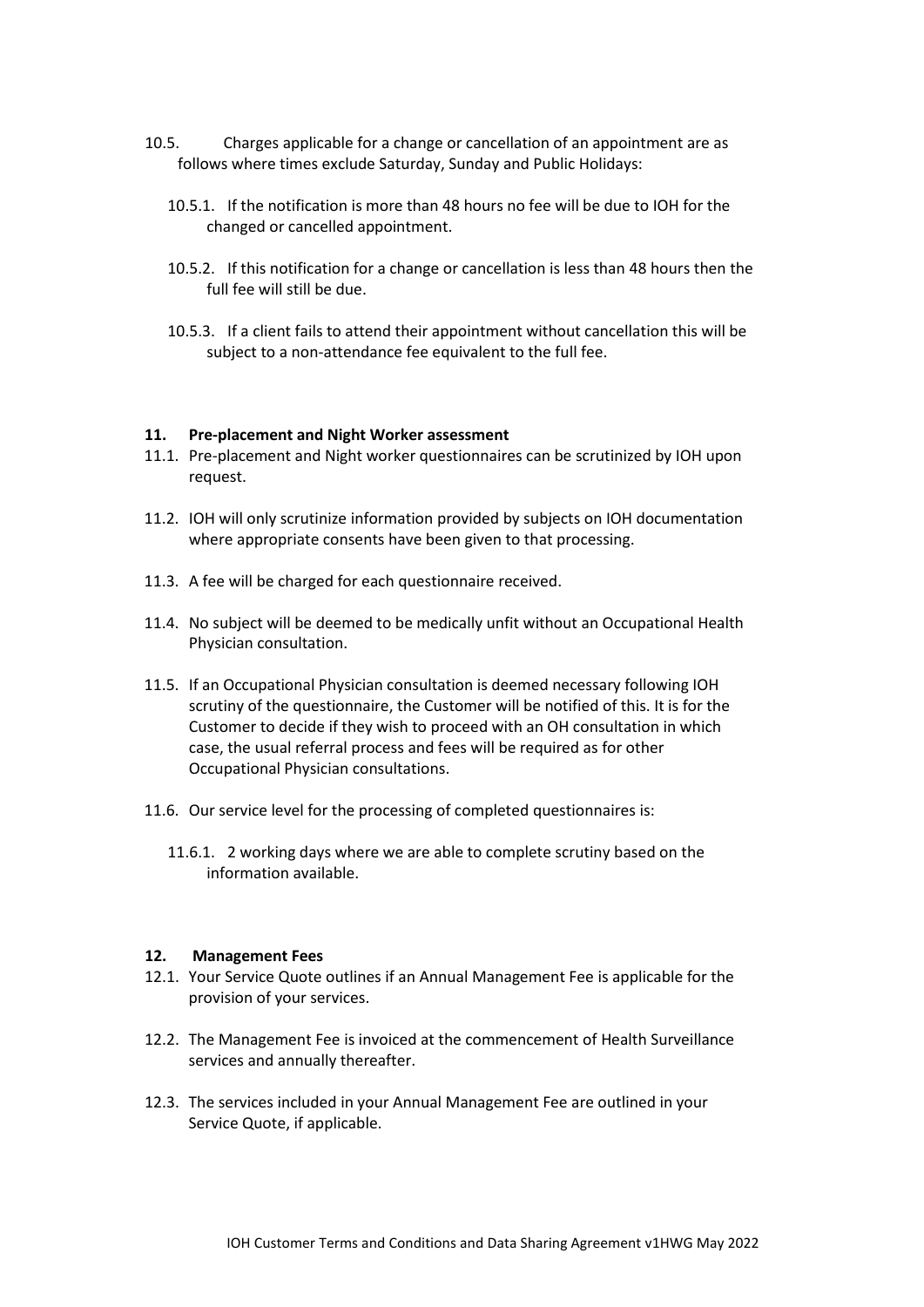12.4. There is no refund of the Annual Management Fee in the event of termination of the contract by the Customer before 12 months since the last Annual Management fee was invoiced.

#### **13. Term and Termination**

- 13.1. Where no Annual Management Fee has been charged, the term of this agreement is for the period from referral to conclusion of delivery of each individual service referral.
- 13.2. Where an Annual Management Fee has been applied, the term of this contract is for 12 months from the 'Date of Commencement' and is renewable annually thereafter unless the Customer provides 2 months' notice of termination. In this case:
	- 13.2.1. Either party may terminate this agreement by giving two months' notice to the other party.
	- 13.2.2. In the event that termination notice is given by IOH, the balance of the Management Fee will be refunded to the Customer.

#### **14. Business Continuity**

14.1. In the event that IOH is unable to deliver services within the Service Levels:

- 14.1.1. IOH will use all reasonable endeavors to re-establish full services as soon as possible and will provide reduced service meanwhile.
- 14.1.2. IOH will provide regular updates on our re-establishment plan.
- 14.1.3. IOH will provide ongoing OH advice to manage acute issues and prioritize cases based on risk, in discussion with the Customer.
- 14.2. In the event of transfer of the OH services to another OH provider, IOH will, upon notice, provide an exit plan and use reasonable endeavors to manage the transition of the service to the new provider. The exit plan will include:
	- 14.2.1.1. A list of OH records held
	- 14.2.1.2. Transfer of OH records in accordance with industry professional guidance
	- 14.2.1.3. Health surveillance risk registers transferred

#### **15. Occupational Ill Health**

- 15.1. Clinicians at IOH may identify cases of work-related ill health following single OH consultations or as part of a Health Surveillance program.
- 15.2. All cases of suspected Occupational ill-health will be notified to the employer through a consented OH report following consultations as well as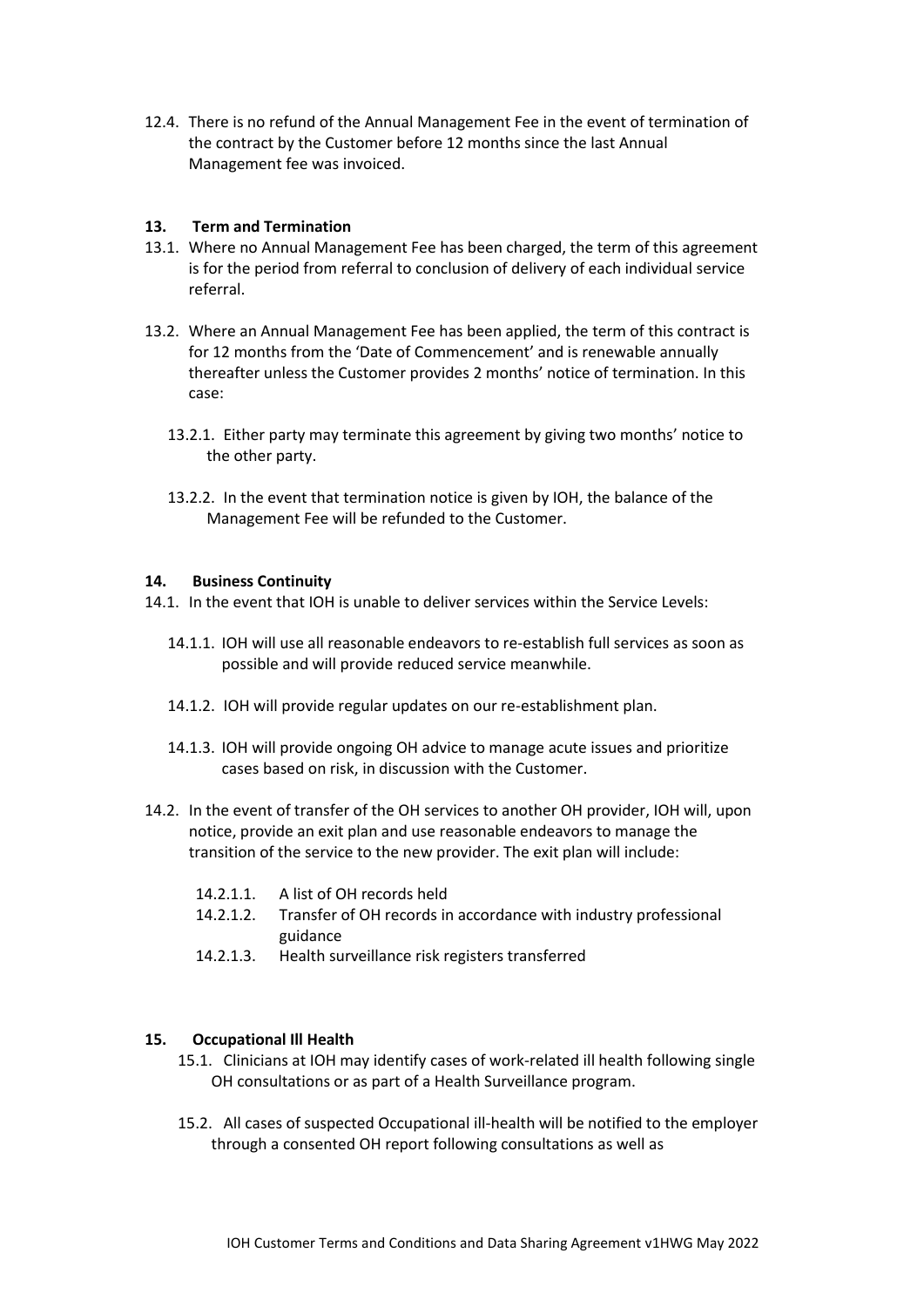recommendations for further action.

- 15.3. Where a reportable condition under RIDDOR has been identified by an Occupational Physician, this will be notified to the Customer, with consent, in the form of an OH report.
- 15.3.1. It is the Customer's responsibility to make a statutory report under RIDDOR in these circumstances.

#### **16. Fees**

- 16.1. All fees quoted in the Service Quote are exclusive of VAT. VAT will be charged in accordance with the tax rules which are issued by HMRC.
- 16.2. The fees due will be as per your Service Quote.
- 16.3. If in connection with the work any member of IOH is later called upon to give evidence or expert opinion in court, including an Employment Tribunal, the Customer shall reimburse IOH with its full costs and expenses. For the avoidance of doubt the fee will be £175 per hour or part thereof.

#### **17. Payment**

- 17.1. The customer will pay the invoice in full, including any amount shown in respect of VAT within 30 days of the date of invoice.
- 17.2. No payment will deem to have been received until IOH is in cleared funds.
- 17.3. If payment is not made by the due date, IOH shall be entitled without limiting any other rights that it may have to charge interest on the outstanding amount (both before and after judgment) at the rate of 2% above base rate from time to time of the Bank of Scotland accruing daily from the due date until the outstanding amount is paid in full.

#### **18. General**

- 18.1. Except where this Contract expressly provide otherwise, any subsequent modifications, additions, or deletions to the Services, (or their content) will only have effect if agreed in writing between the parties.
- 18.2. Any notice required or permitted to be given by either party to the other under this Contract shall be in writing addressed to the other party at its registered office or principal place of business or such other address as may at the relevant time have been notified pursuant to this provision to the party giving the notice.
- 18.3. No failure or delay by either party in exercising any of its rights under the Contract shall be deemed to be a waiver of that right, and no waiver by either party of any breach of the Contract by the other shall be considered as a waiver of any subsequent breach of the same or any other provision.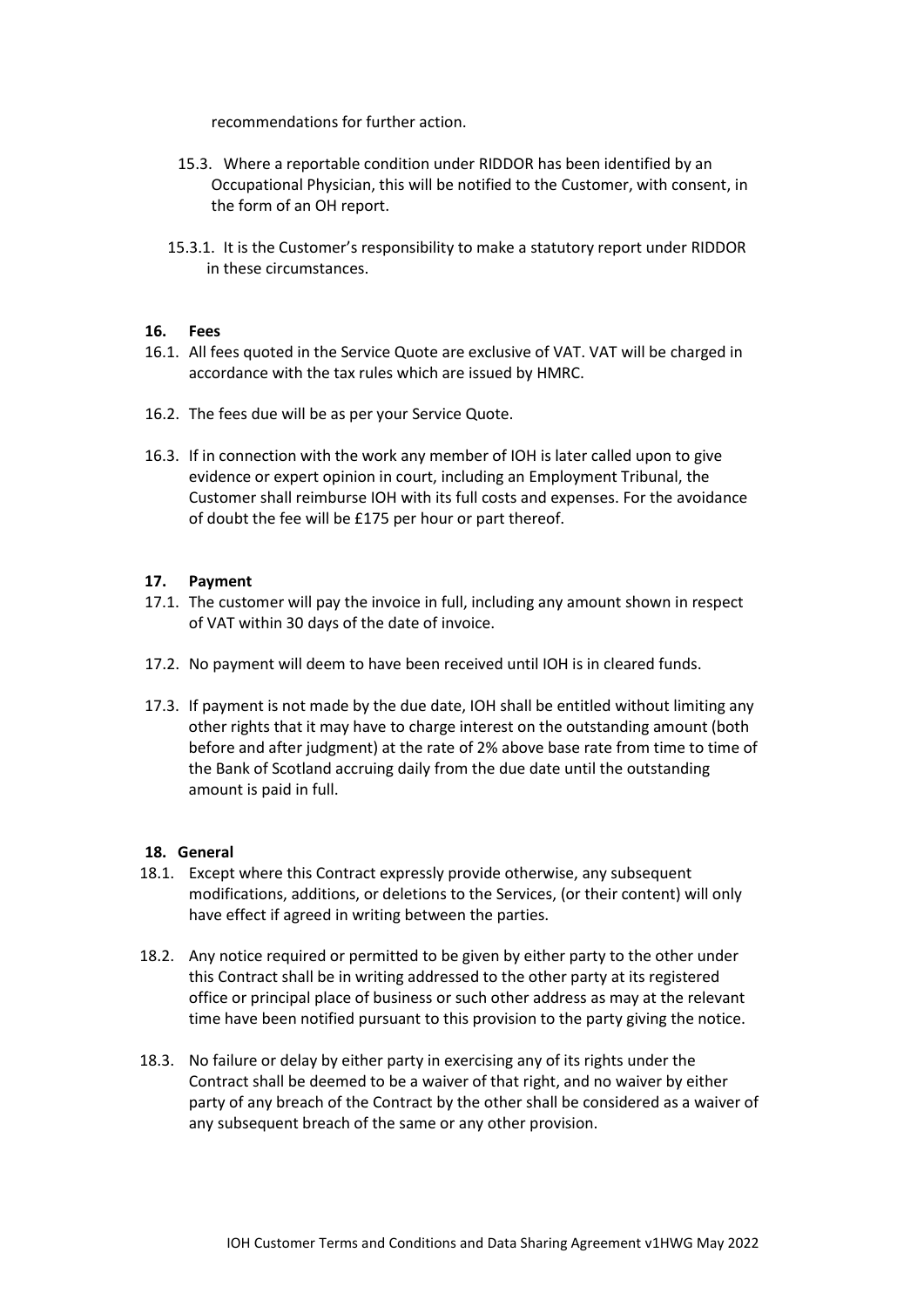- 18.4. This Contract constitutes the entire agreement between the parties and supersede any previous agreement or understanding between the parties. In the event of conflict between these Conditions, these Conditions shall prevail. All other terms and conditions, express or implied by statute or otherwise, are excluded to the fullest extent permitted by law.
- 18.5. If any provision of this Contract is held by any court or other competent authority to be invalid or unenforceable in whole or in part, the validity of the other provisions of the Conditions and the remainder of the provision in question shall not be affected.
- 18.6. The law of Scotland shall apply to the Contract and the parties agree to submit to the non-exclusive jurisdiction of the Scottish Courts.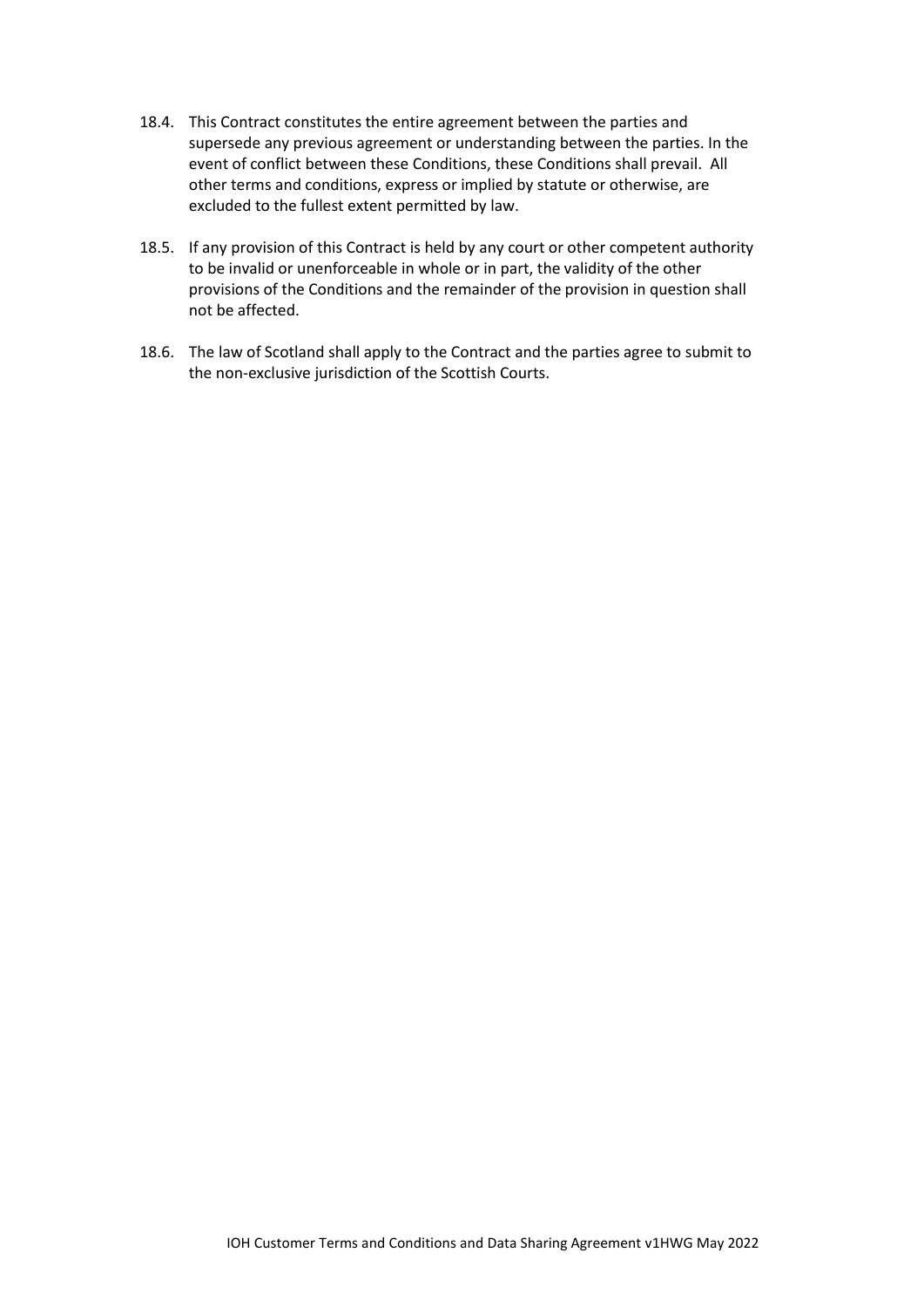#### **Schedule 1**

#### **Service Levels**

These are the Service Levels for the following services. Not all of these services may be included in your Service Quote.

If you wish to discuss our Service Levels, please contact IOH.

| <b>Service Level</b>                          | <b>Description</b>                                                                                                                                                                                                    | <b>Target KPI</b>        |
|-----------------------------------------------|-----------------------------------------------------------------------------------------------------------------------------------------------------------------------------------------------------------------------|--------------------------|
|                                               | We will offer an appointment with any IOH Occupational                                                                                                                                                                |                          |
| OH Physician                                  | Physician at an IOH site or telephone consultation within                                                                                                                                                             | 95% of                   |
| Appointment                                   | 10 working days from receipt of referral                                                                                                                                                                              | appointments             |
| Dispatch of OH Reports                        | Following OH consultations, reports will be dispatched by<br>encrypted email to the referrer within 2 working days after<br>the consultation, if consent is provided by the client at the<br>time of the consultation | 95% of<br>consultation   |
| Pre-employment<br>questionnaire<br>processing | We will issue an outcome report within 2 working days of<br>receipt of questionnaires provided they are complete and<br>we can make contact with any client for any medical<br>clarification, by telephone.           | 95% of<br>questionnaires |
| Night worker<br>questionnaire<br>processing   | We will issue an outcome report within 2 working days of<br>receipt of questionnaires provided they are complete and<br>we can make contact with any client for any medical<br>clarification, by telephone.           | 95% of<br>questionnaires |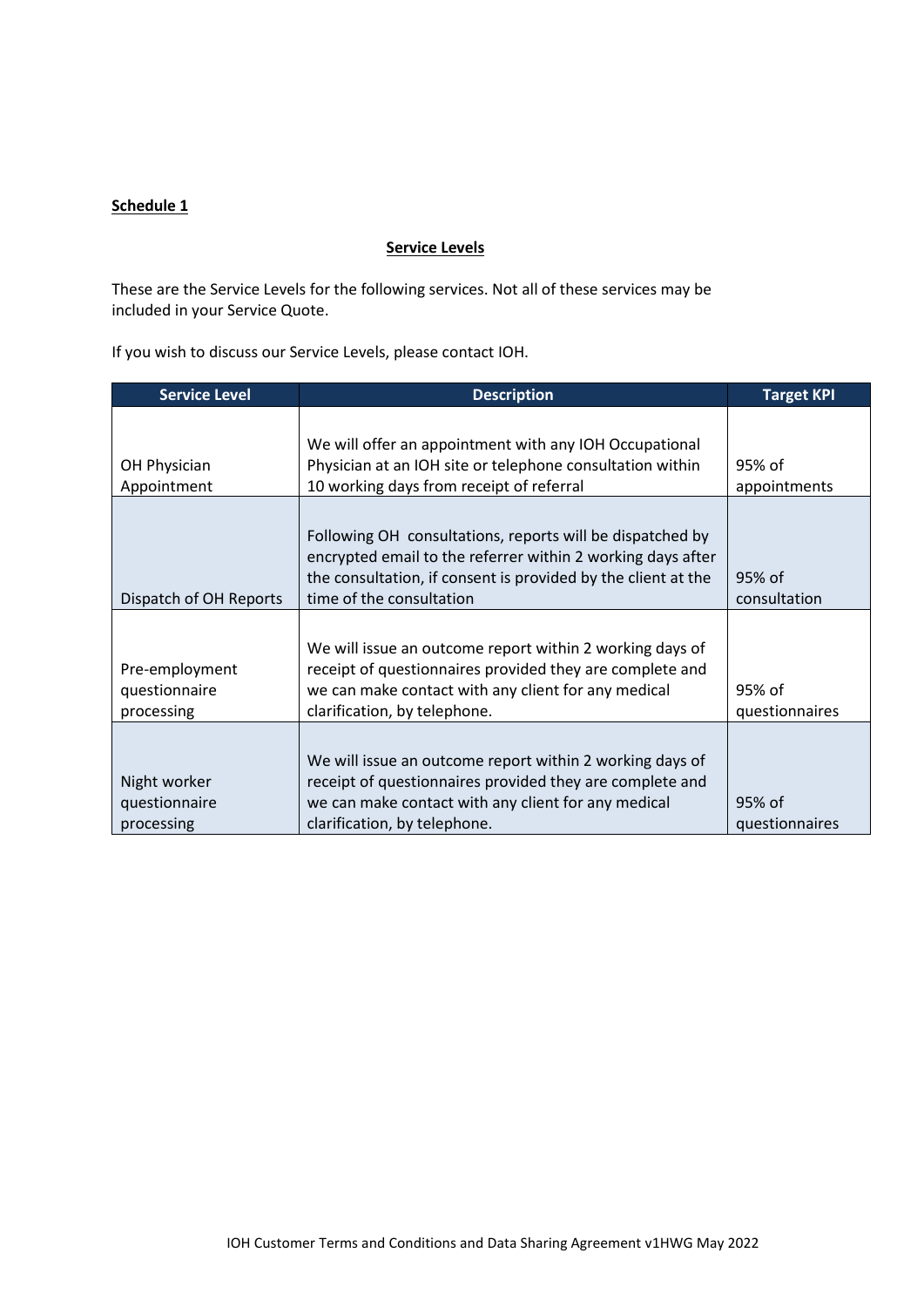## **Schedule 2**

# Data Sharing Agreement

Between Healthwork Group Ltd t/a Integral Occupational Health and the Customer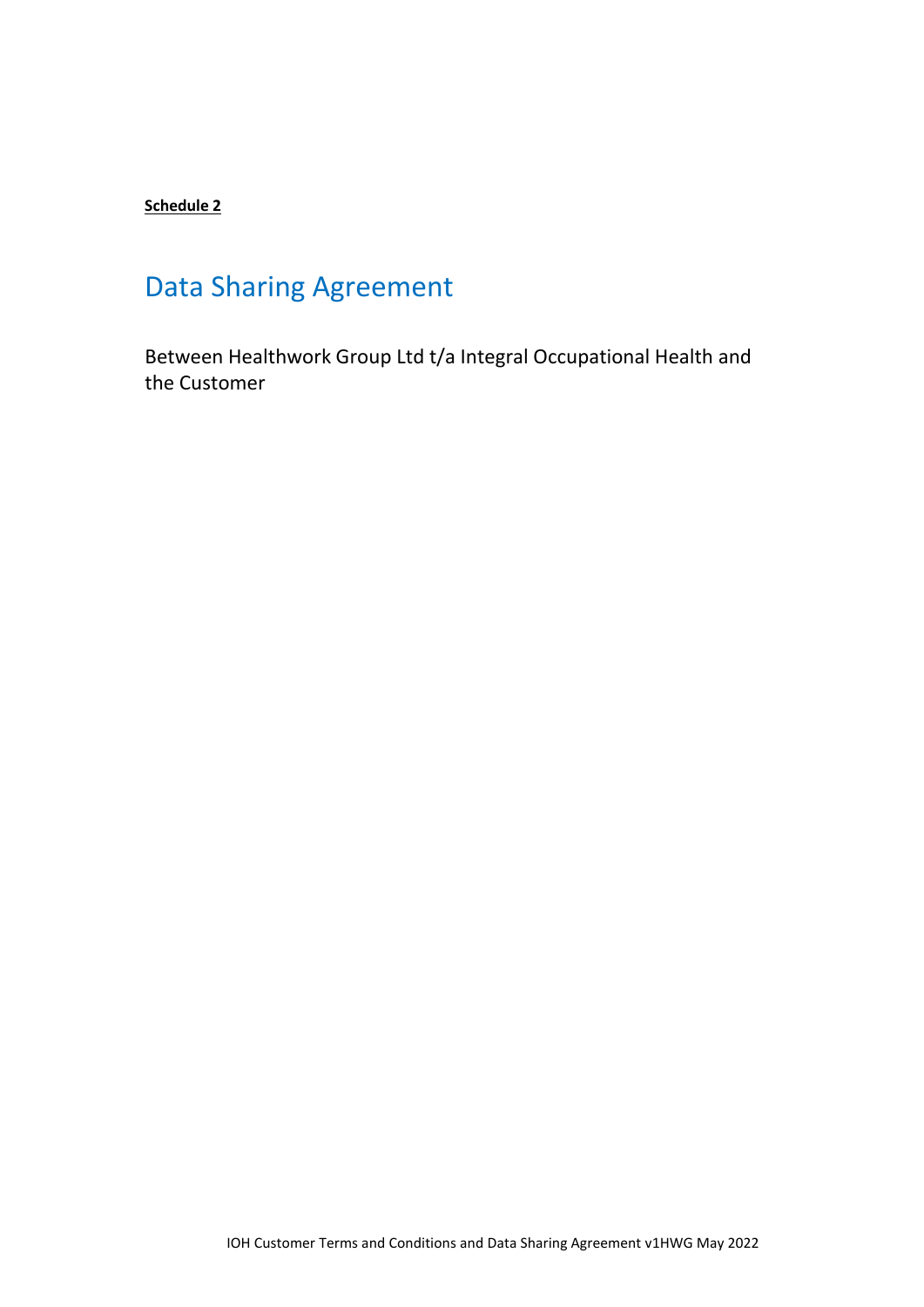#### **1. Definitions**

- a. "Customer" means "any person, organisation, group or entity accepted as a customer of IOH to access OH services"
- b. "Data Controller" means "a person who (either alone or jointly or in common with other persons) determines the purposes for which and the manner in which any personal data are, or are to be, processed"
- c. "Data processor" means "in relation to personal data, any person (other than an employee of the data controller) who processes the data on behalf of the data controller"
- d. "Data Sharing Agreement" means this agreement governing the arrangements by which personal data will be shared between IOH and the Customer as outlined in Schedule 1.
- e. "Data Sharing" means "the passing of personal data between the Customer and IOH".
- f. "GDPR" means "General Data Protection Regulations"
- g. "ICO" means "Information Commissioner's Office"
- h. "IOH" means "Integral Occupational Health, a trading name of Healthwork Group Ltd registered address c/o Marlowe Plc, 20 Grosvenor Place, London SW1X 7HN with Company registration number 08842488 ".
- i. "Originating Party" means "A Data Controller who shares information for which they are a Data Controller with another Data Controller under this Data Sharing Agreement".
- j. "Receiving Party" means "A Data Controller who receives information from an Originating Party under this Data Sharing Agreement".

#### **2. Applicability**

a. This Data Sharing Agreement applies to all Customers who commission OH services from Integral Occupational Health and agreement is a pre-requisite for accessing Integral Occupational Health services.

#### **3. Commencement**

- a. This Agreement is deemed to be in force from:
	- i. 1<sup>st</sup> June 2022 or;
	- ii. any earlier date that the Customer is notified of this agreement or;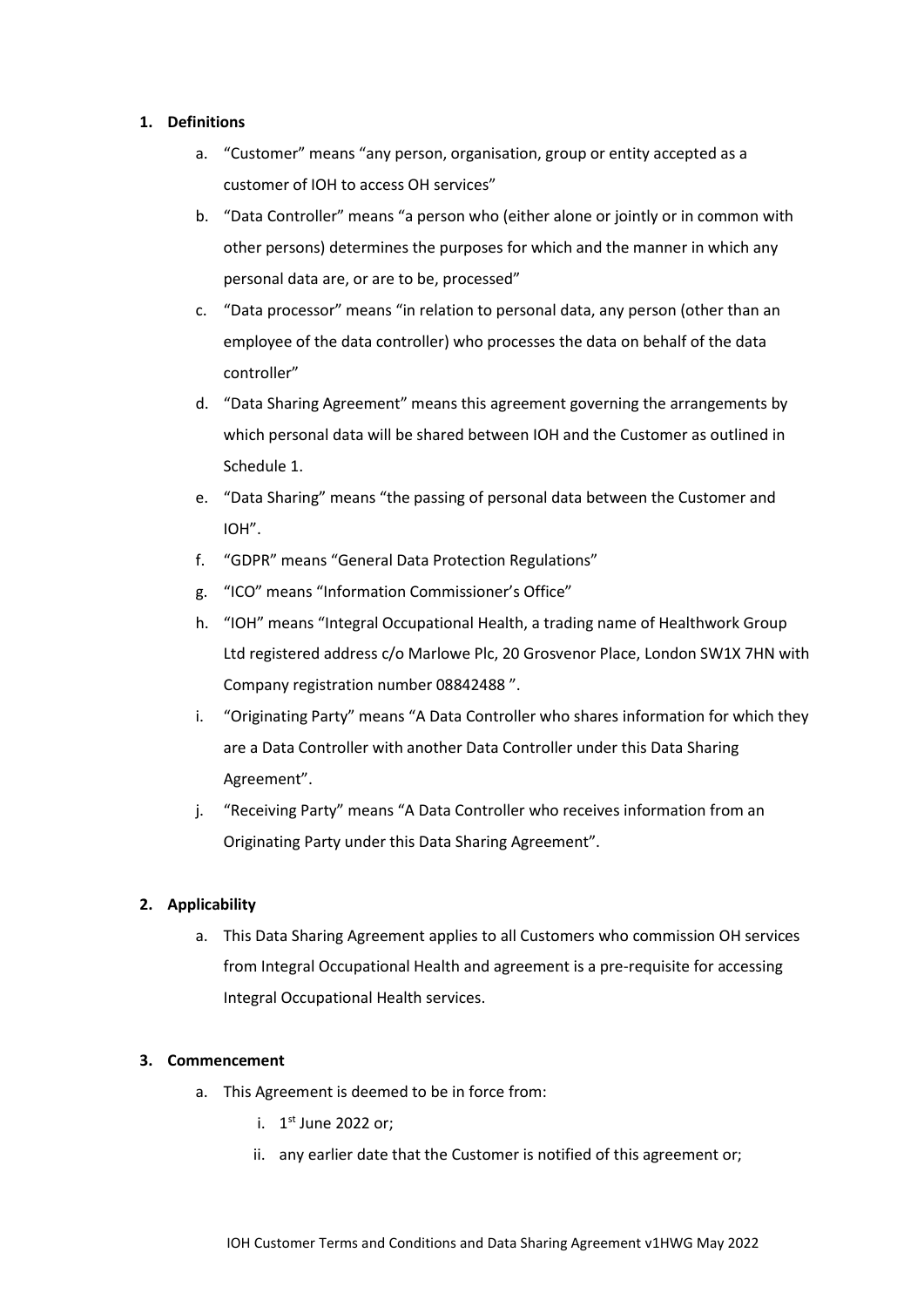iii. any earlier date online terms and conditions are updated with this agreement

#### **4. Purpose of Data Sharing**

- a. IOH is a provider of professional Occupational Health services to the Customer for the ultimate benefit of workers and organisations.
- b. In order for IOH to provide these services, Data Sharing in certain circumstances is required:
	- i. From the Customer to IOH
	- ii. From IOH to the Customer
- c. The nature of the data to be shared includes Sensitive Personal Data and this is detailed in Schedule 1.

#### **5. Organisations involved in Data Sharing**

- a. This agreement relates only to Data Sharing between IOH and the Customer and as outlined in Schedule 1.
- b. This agreement does not cover the sharing of data with any other party and the respective Data Controller responsibilities for each party will be responsible for any such further data control.

## **6. Data Controller Responsibilities**

- a. IOH is the Data Controller for information it receives from referring Customers and other sources.
- b. IOH is not the Data Processor of the Customer.
- c. The Customer is not the Data Processor for IOH.

## **7. Data Sharing responsibilities**

- a. Schedule 1 outlines the data to be shared.
- b. The Originating Party is responsible for ensuring they have the appropriate arrangements, notices and consents in place for the release of information to be shared with the Receiving Party. Control measures are listed next to each data flow type in Schedule 1.
- c. Once information has been received by the Receiving Party, they have Data Controller responsibilities for that body of information that has been received.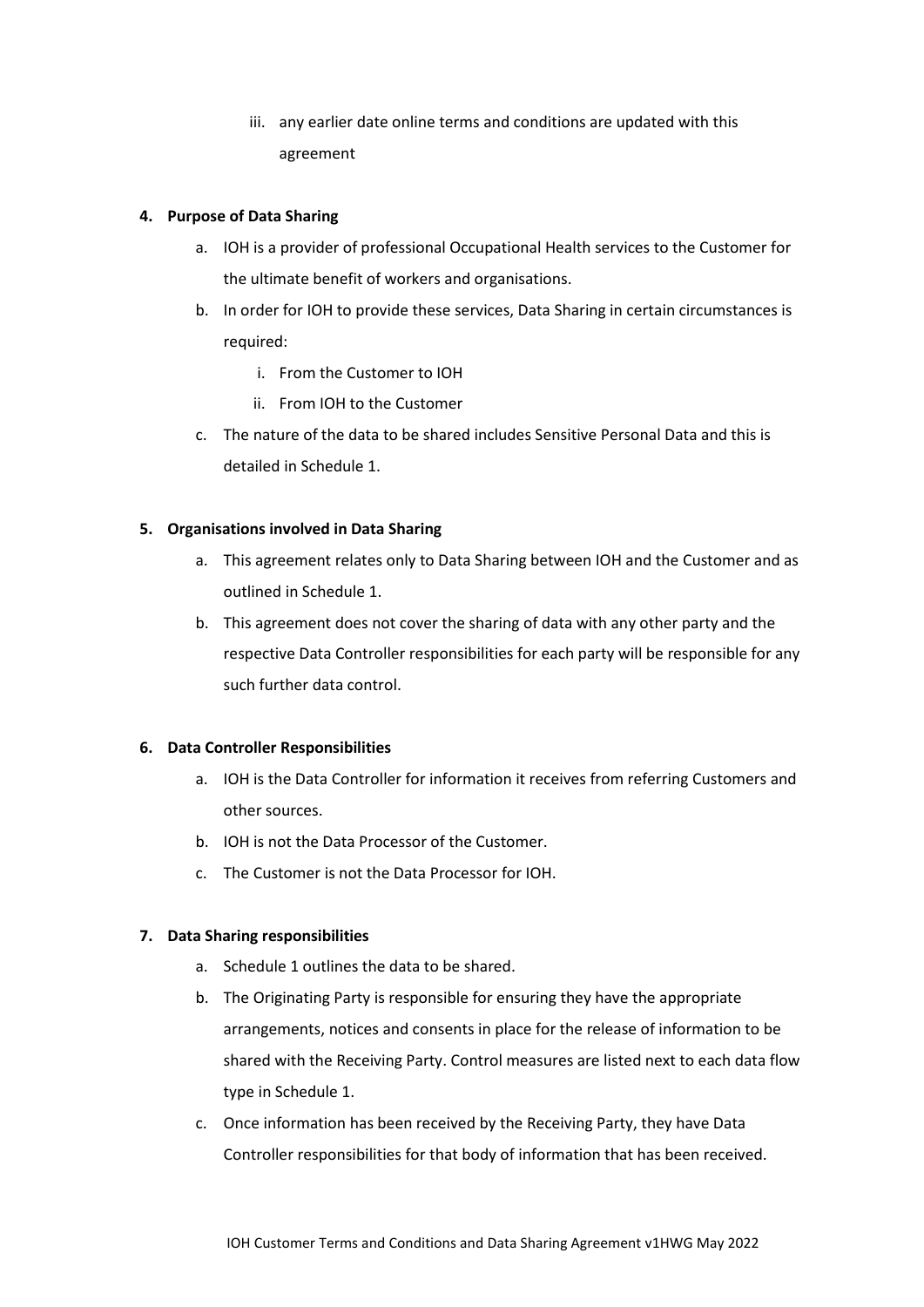d. The Receiving Party should ensure they have the appropriate arrangements, notices and consents in place for that information to be shared within their organisation.

#### **8. Access and Individual's Rights**

- a. Each Data Controller should make it clear in Privacy Notices how individuals can access information.
- b. If a subject access request is received by one party and it is believed to relate to information held by another party, the subject should be directed to the other party. This is to ensure there are no unnecessary delays in individual requests being actioned.
- c. Complaints or enquiries relating to data should be directed to the relevant Data Protection Officer for the responsible Data Controller.

#### **9. Information governance**

- a. The datasets to be shared between parties is outlined in Schedule 1.
- b. Each Originating Party should take reasonable precautions to ensure the data sent is accurate.
	- i. If an inaccuracy is detected:
		- 1. the Originating Party should be notified (if not discovered by the Originating Party).
		- 2. All parties should rectify the error without undue delay.
- c. The data will be transferred utilising commonly available proprietary means.

## **10. Data Retention**

- a. Sensitive Personal Information outlined in Schedule 1 will be retained by IOH in the following circumstances for the following time periods:
	- i. Where Statutory Health Surveillance has been carried out 40 years
	- ii. Where no Statutory Health Surveillance has been carried out 10 years from last OH contact
- b. Retention periods will be notified to data subjects in IOH Privacy Notices.
- c. In circumstances where there is a change of OH provider, IOH will arrange for transfer of records to the new provider but will require:
	- i. Consent of individuals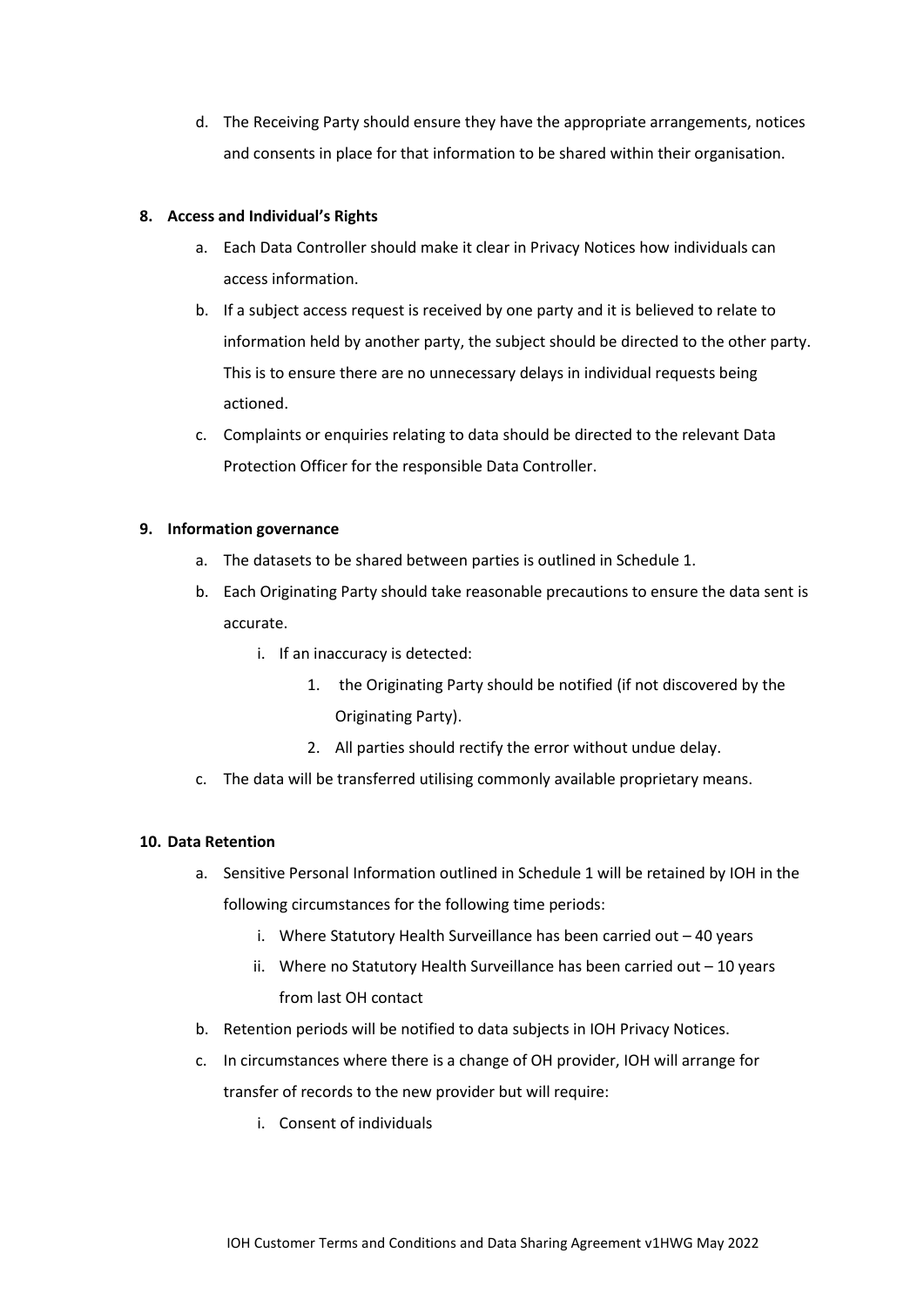ii. Assurance of appropriate security and data governance arrangements

#### **11. Data Security**

- a. Each Data Controller has responsibility for ensuring the security of data within their Domain.
- b. Each Data Controller shall implement and maintain processes, procedures and controls to protect the confidentiality and security of data in accordance with good industry practice.
- c. Each Data Controller should have appropriate technical and organisational measures in place when sharing personal data including:
	- i. Consent from data subjects
	- ii. Encryption of electronic transmission of sensitive personal data such as using IOH referral portal or password encryption of email attachments.
	- iii. Information sharing within organisations should comply with Data Controller responsibilities.
	- iv. Physical security of data
	- v. Access controls to the data limiting access to only those with a requirement of access
	- vi. A summary of IOH Data Security arrangements is outlined in Schedule 2.

#### **12. Data Breaches**

- a. The GDPR outlined responsibilities, including for reporting to the ICO, for Data Breaches.
- b. The Data Controller for the domain where the Breach occurred is responsible for reporting to the ICO and subsequent management.
- c. In the event of a Data Breach, the responsible Data Controller should implement further control measures to reduce the risk or prevent a further breach.

#### **13. Review of Data Sharing arrangements**

- a. Non-conformances will be rectified and notified to relevant parties, which may be the Originating Party.
- b. Material changes in the GDPR or associated guidance may require future amendments.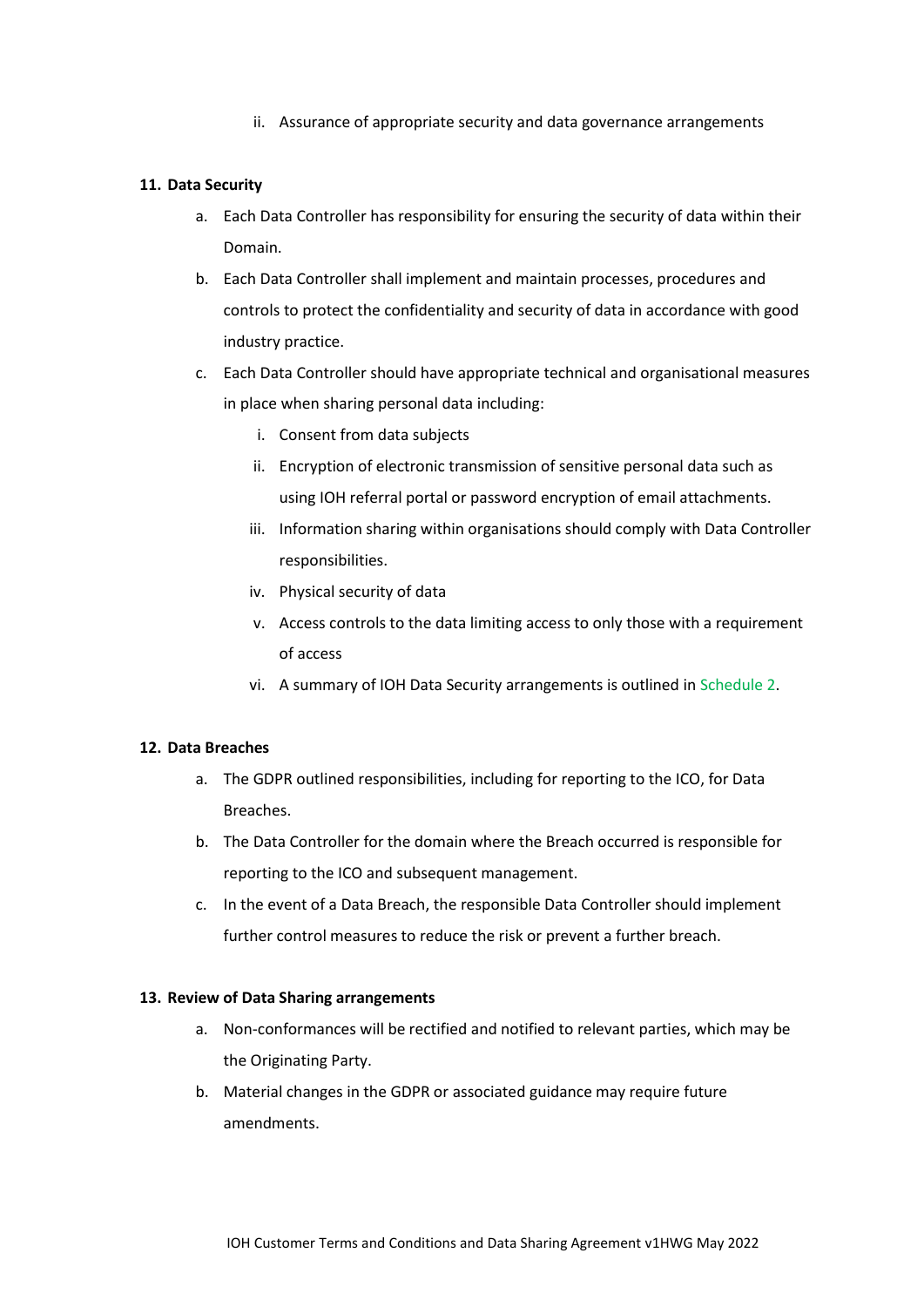#### **14. Termination of services**

- a. The data shared under this agreement, as outlined in Schedule 1, is on a referral by referral basis.
- b. The effect of the Customer not using IOH services means no more data transfers will occur.
- c. Both parties will still continue to hold Data Controller responsibilities for their information domain including responding to contacts from data subjects.
- d. Transfer of OH records to another OH provider is not covered by this agreement.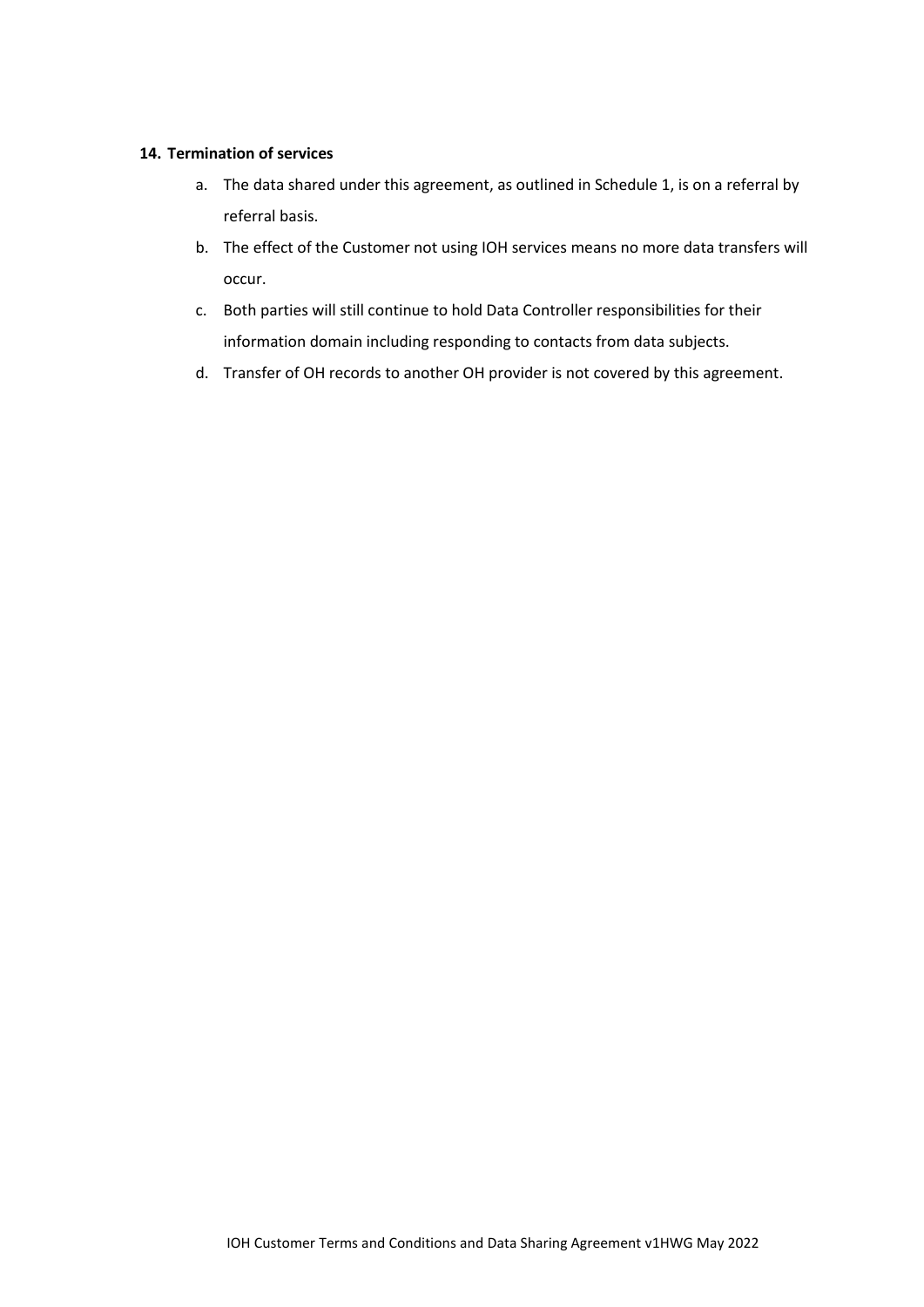| <b>Data From</b> | Data To    | <b>Data Type</b>                                                                                  | <b>Description</b>                                                                                                                                                                                                                                                                            | <b>Customer Controls</b>                                                                                                                                                                                                                                                                            |
|------------------|------------|---------------------------------------------------------------------------------------------------|-----------------------------------------------------------------------------------------------------------------------------------------------------------------------------------------------------------------------------------------------------------------------------------------------|-----------------------------------------------------------------------------------------------------------------------------------------------------------------------------------------------------------------------------------------------------------------------------------------------------|
| <b>Customer</b>  | <b>IOH</b> | <b>IOH Referral Form</b><br>Information                                                           | Data fields required for completion of a<br>referral form including Name, DOB,<br>Employee phone number, Employee<br>address, Job Title, reason for referral,<br>background information and specific<br>questions.                                                                            | Make sure Privacy notices and/or consent is provided<br>by data subjects. Use the IOH online portal for making<br>referrals and providing supplementary information or<br>encrypt all sensitive information if sending my email.<br>Make sure information is accurate e.g. names,<br>addresses etc. |
| <b>Customer</b>  | <b>IOH</b> | Supplementary<br>Information                                                                      | In addition to the referral form information,<br>additional documents to support the referral<br>such as absence records, job descriptions,<br>medical reports received by the employer,<br>meeting minutes, risk assessments carried<br>out, including Individual Stress Risk<br>Assessment. | Make sure Privacy notices and/or consent is provided<br>by data subjects. Use the IOH online portal for making<br>referrals and providing supplementary information or<br>encrypt all sensitive information if sending my email.                                                                    |
| <b>Customer</b>  | <b>IOH</b> | <b>Employee Lists for Health</b><br><b>Surveillance Services</b>                                  | Names, dates of birth and<br>occupations/exposures of employees in<br>order to create and manage health<br>surveillance call and recall arrangements.<br>Health Surveillance is a statutory<br>requirement.                                                                                   | Make employees aware as part of normal<br>communication regarding health surveillance e.g. in<br>Privacy Notices that their information will be shared<br>this way. Ensure such transmissions are encrypted e.g.<br>password encrypted Excel spreadsheet.                                           |
| <b>Customer</b>  | <b>IOH</b> | Employee lists of those to<br>receive OH services such<br>as vaccination or<br>wellbeing medicals | Names, dates of birth and work location to<br>allow arrangements and documentation to<br>be in place for employees accessing these<br>services.                                                                                                                                               | Make employees aware, as part of the communication<br>regarding availability of the service or in Privacy<br>Notices, that this information will be shared with IOH in<br>order to provide the service.                                                                                             |

#### **Schedule 1 – Data to be shared and customer controls**

## **Schedule 1 (Continued) - Data to be shared and customer controls**

| <b>Data From</b> | <b>Data To</b> | <b>Data Type</b> | <b>Description</b> | <b>Customer Controls</b> |
|------------------|----------------|------------------|--------------------|--------------------------|
|------------------|----------------|------------------|--------------------|--------------------------|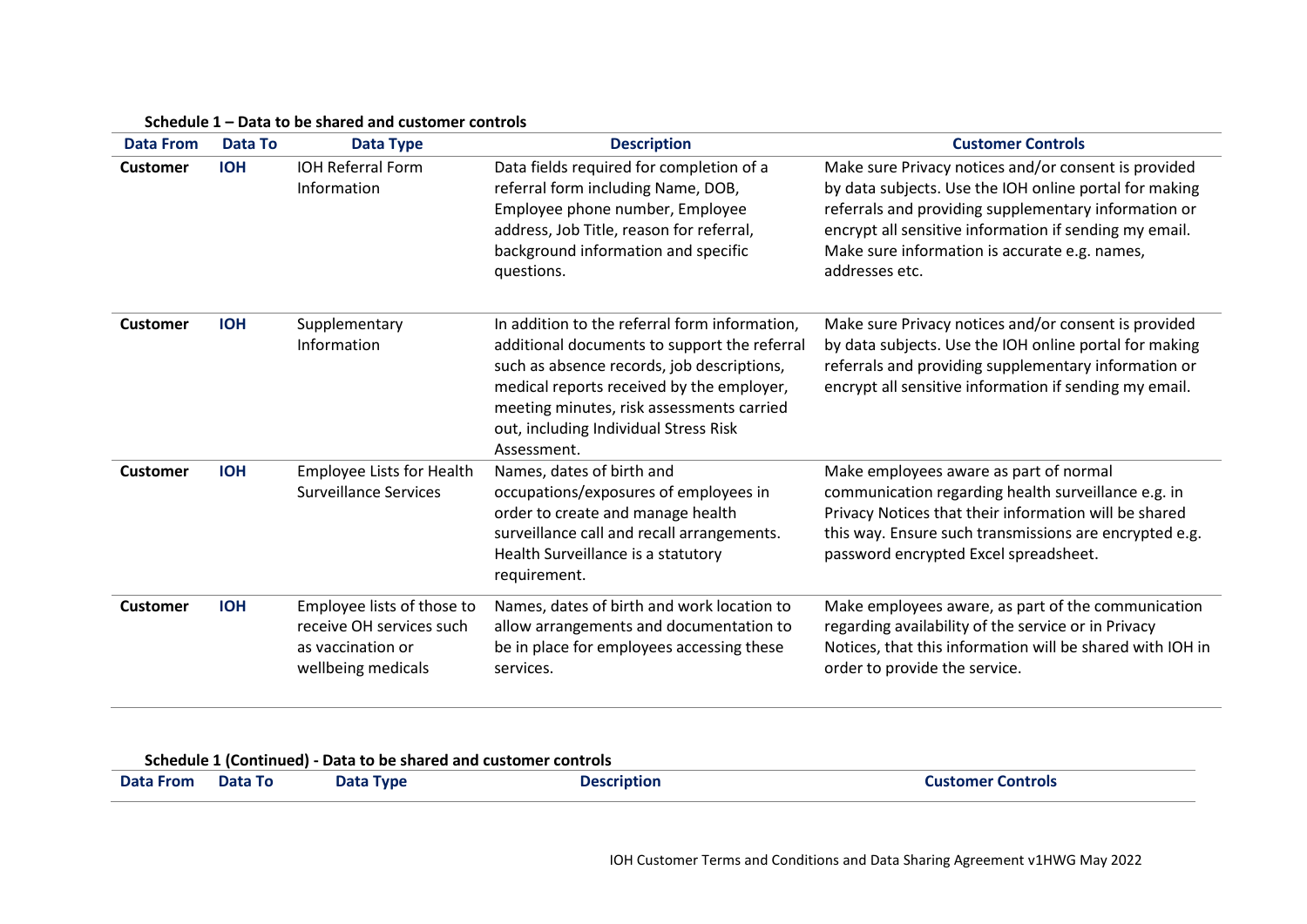| <b>Customer</b> | <b>IOH</b>      | Supplementary<br>Information after a<br>referral has been<br>made | Outwith a referral, there may be a need to<br>provide IOH with risk assessment<br>information, including stress risk assessment<br>(ISRA) information, further meeting minutes<br>etc.                                                        | Make individual aware specifically that this information<br>is being shared with OH and only transmit it using<br>secure means e.g. encryption, uploaded via IOH portal                                                                                                                                                                |
|-----------------|-----------------|-------------------------------------------------------------------|-----------------------------------------------------------------------------------------------------------------------------------------------------------------------------------------------------------------------------------------------|----------------------------------------------------------------------------------------------------------------------------------------------------------------------------------------------------------------------------------------------------------------------------------------------------------------------------------------|
| <b>IOH</b>      | <b>Customer</b> | Output report                                                     | The OH report produced by the IOH clinician<br>is sent to the referring person (as per the<br>referral form) only with explicit consent of<br>the data subject.                                                                               | Ensure the 'referring person' section on the referral<br>form is correct as this is where the report will be<br>dispatched to. Make sure internal notices and consents<br>allow the sharing of information in OH reports with, for<br>example, managers. Ensure security of this sensitive<br>personal information within your domain. |
| <b>IOH</b>      | <b>Customer</b> | Supplementary<br>reports and advice                               | Further medical guidance in supplementary<br>reports                                                                                                                                                                                          | Make sure internal notices and consents allow the<br>sharing of information in OH reports with, for example,<br>managers. Ensure security of this sensitive personal<br>information within your domain.                                                                                                                                |
| <b>IOH</b>      | <b>Customer</b> | <b>Health Surveillance</b><br><b>Recall Lists</b>                 | Lists of workers with name, DOB, date or<br>surveillance done and due, status of each<br>assessment e.g. under review, confirmed<br>problem. Employees consent to IOH<br>notifying employers of this data at the<br>beginning of the process. | Make sure internal notices and consents allow the<br>sharing of information in recall lists with, for example,<br>Health & Safety or HR. Ensure security of this sensitive<br>personal information within your domain.                                                                                                                 |
| <b>IOH</b>      | <b>Customer</b> | Invoice for services                                              | Invoices for services state the employee<br>name and a very broad grouping of service<br>received e.g. OH consultation, PEQ, NWQ,<br>Supplementary report.                                                                                    | Appropriate confidentiality agreements with staff<br>processing invoices.                                                                                                                                                                                                                                                              |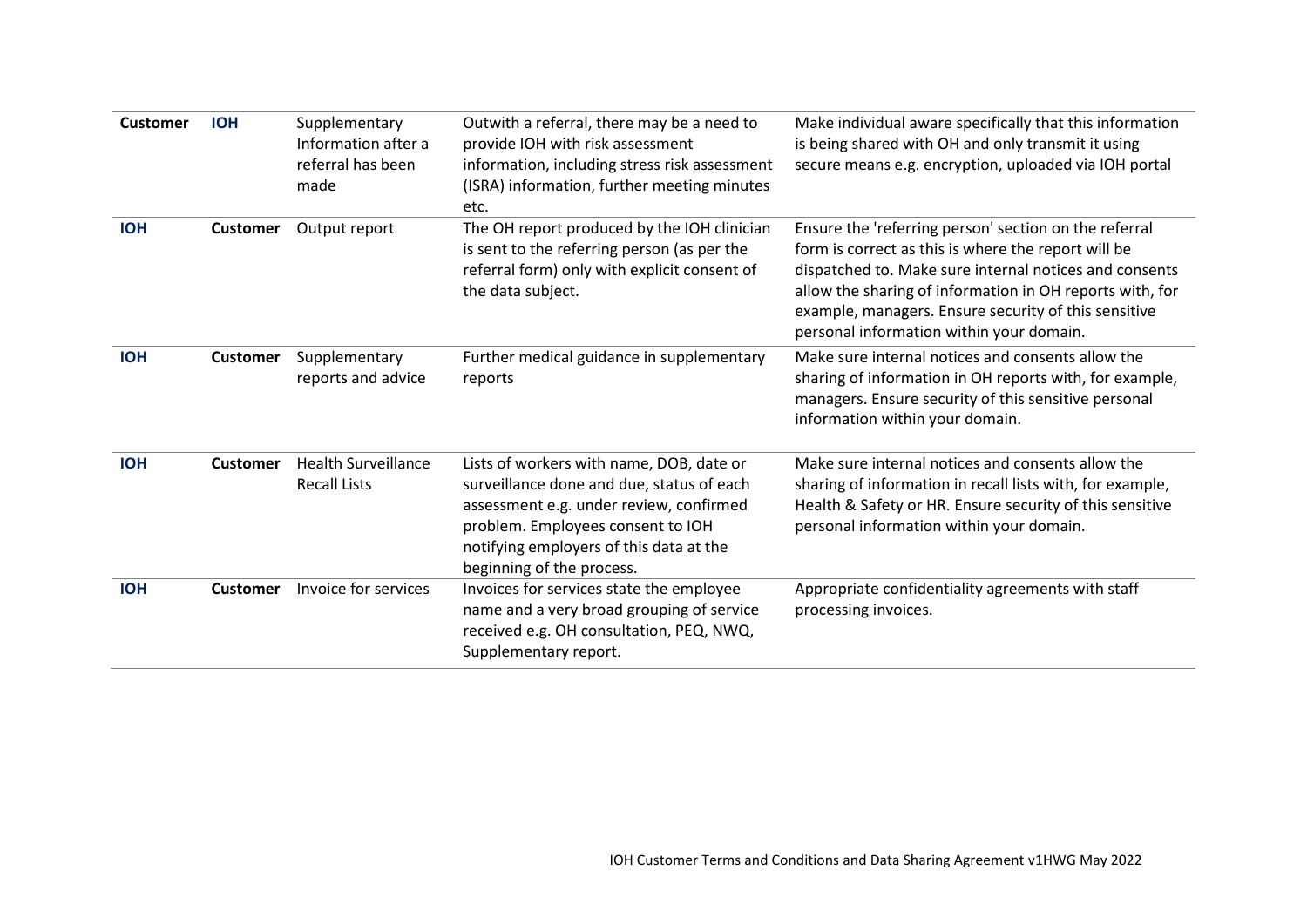

**Schedule 2 – IOH Data Security Arrangements**

| <b>Item</b>                                              | <b>Description</b>                                                                                                                                                                                                                                    |  |
|----------------------------------------------------------|-------------------------------------------------------------------------------------------------------------------------------------------------------------------------------------------------------------------------------------------------------|--|
| <b>Acceptable Use Policy</b>                             | All staff are aware of our Acceptable use policy.                                                                                                                                                                                                     |  |
| <b>Anti-Virus and Anti-</b>                              | Deployed centrally and updated automatically as soon as they are                                                                                                                                                                                      |  |
| malware software                                         | available. Monitored centrally.                                                                                                                                                                                                                       |  |
| <b>Backup</b>                                            | Data is backed up continuously to our Cloud provider based in the<br>EU. Retrieval and deployment of key assets is tested.                                                                                                                            |  |
| <b>Boundary Firewall</b>                                 | We use a Web Content Filter for our network perimeter                                                                                                                                                                                                 |  |
| <b>Confidentiality Agreements</b>                        | All staff have signed Confidentiality agreements.                                                                                                                                                                                                     |  |
| <b>Data Security Training</b>                            | All staff have Data Security Training updated at least annually                                                                                                                                                                                       |  |
| <b>Encryption at rest</b>                                | All data devices, including smartphone data, is encrypted to<br>recognised standards e.g. Bitlocker. Cloud backup data is encrypted<br>at rest.                                                                                                       |  |
| <b>Encryption in transit</b>                             | Personal sensitive information is sent electronically in encrypted<br>format. All communication to and from the cloud backup is<br>encrypted.                                                                                                         |  |
| <b>Hard copy documents</b>                               | Documents are stored in locked cabinets out of daytime use.                                                                                                                                                                                           |  |
| Non-employees                                            | Admin areas are separate from visitor areas and visitors are always<br>escorted by a staff member when outwith the waiting room.                                                                                                                      |  |
| <b>IT Hardware disposal</b>                              | Although encrypted at rest, all IT asset data storage is destroyed by<br>an HM Government level certified process.                                                                                                                                    |  |
| <b>Leavers</b>                                           | Immediate removal of IT Account                                                                                                                                                                                                                       |  |
| <b>Network Access</b>                                    | There is no Guest network access permitted                                                                                                                                                                                                            |  |
| <b>Passwords</b>                                         | Alphanumeric, limited attempts and enforced password changes.                                                                                                                                                                                         |  |
| <b>Patch Management</b>                                  | Operating System and Application patches are configured to be<br>automatically installed                                                                                                                                                              |  |
| <b>Premises</b>                                          | Access control by employed staff with no out of hours access other<br>than Director level. Premises secured with 2 monitored alarm<br>systems, main building and building floor as well as digital keypad<br>access.                                  |  |
| <b>Removable Media</b>                                   | Removable media is not permitted unless on a registered,<br>encrypted device.                                                                                                                                                                         |  |
| <b>Review of IT Systems</b>                              | Automatic reporting from Endpoint Protection including delayed<br>AV-AM updates and attack logs.                                                                                                                                                      |  |
| Secure configuration of<br>computers                     | Only essential software which is supported. Installing unauthorised<br>software is prohibited.                                                                                                                                                        |  |
| <b>Server</b>                                            | Physical server is located in a locked communications cupboard<br>with access limited to 3 senior people.                                                                                                                                             |  |
| <b>Shredding of Confidential</b><br>documents            | Secure Confidential Waste bins are used until disposal by a<br>contractor in accordance with BSEN15713                                                                                                                                                |  |
| <b>Staff Access to Sensitive</b><br><b>Personal Data</b> | Only staff that require access to personal data in the performance<br>of their duties have these privileges. This means clinical doctors and<br>nurses and supporting administrative staff, all of whom are covered<br>by our data security policies. |  |
| <b>Unmanaged networks</b>                                | Connection to unsecure networks is not permitted.                                                                                                                                                                                                     |  |